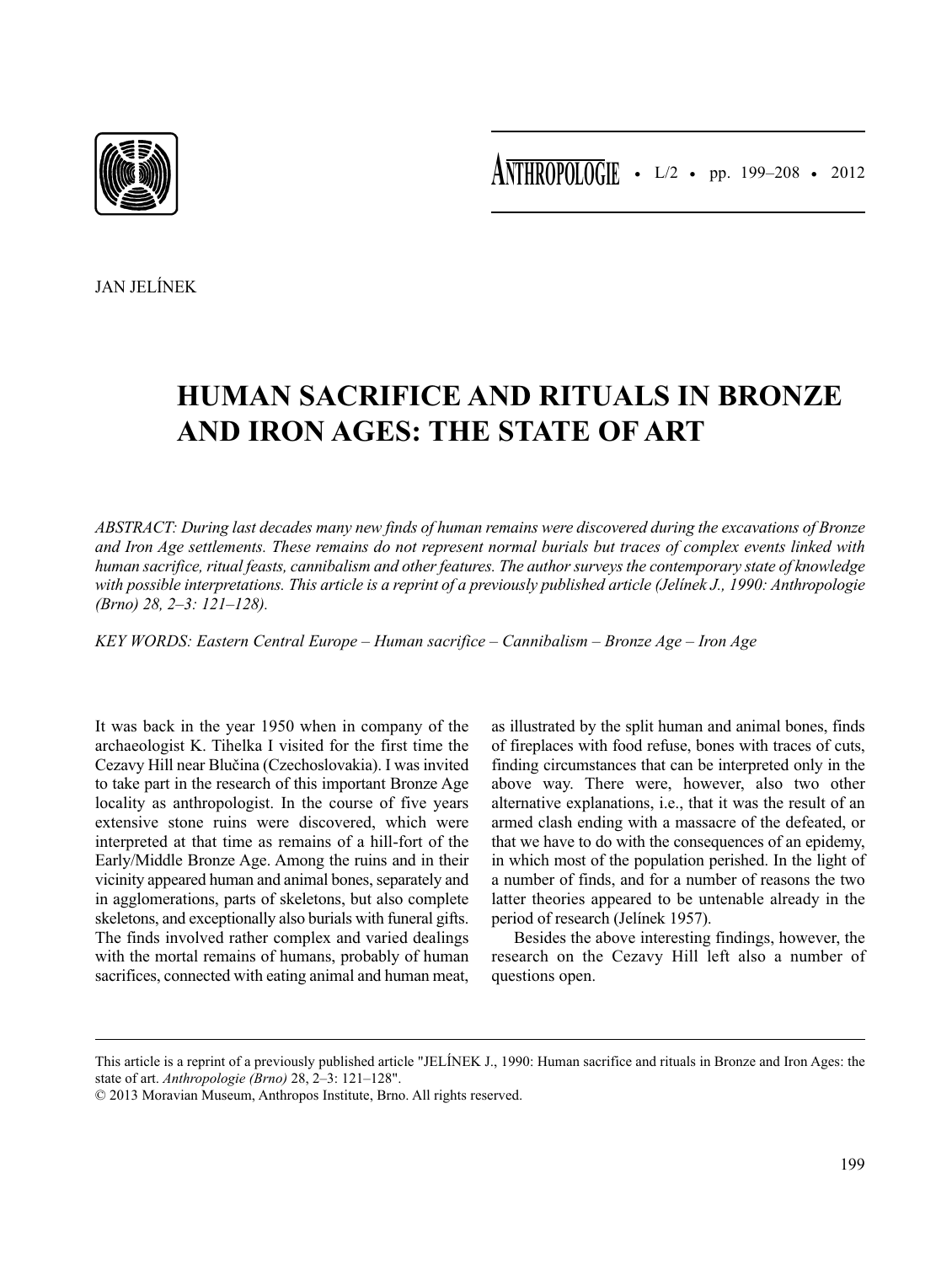- 1. The stone ruins were regarded by the archaeologists as remains of the destroyed Věteřov fortifications used by the later Velatice population (younger Bronze Age) to bury the dead and the eventual sacrifices. Although this explanation seems to be very plausible, we should admit that it is not the only possible interpretation of the find situation.
- 2. As far as the Late Bronze Age finds are regarded, the hill was originally believed to have been a living site of a people belonging to the Velatice Culture (Tihelka 1951). The interesting thing is, however, that after so many years of research, with the exception of a few refuse pits and some rare traces of metal foundings no reliable documents of continuous settlement were found. There is therefore also another acceptable theory: this was not a living site, but a sacral centre.
- 3. The unearthed human and animal bones cannot be interpreted in one single way. It seems that the human remains were subjected to diverse treatment. They appear among the boulders, on the fireplaces and in the ash-places and also as finds in the pits.

In all these cases we find in various positions entire skeletons, eventually parts of skeletons, and also individual bones of the postcranial skeleton or of the skull. Most animal bones are separated, but occur also parts of skeletons or entire skeletons (of piglets, dogs, parts of a cattle skeleton). The special positions, or the eventual dismemberment of human skeletons has not been caused by placing them among the boulders or by natural phenomena (e.g., a slight landslide). Many individual bone finds are split. The numerous spiral fractures indicate that the splitting took place at a time, when the bones were fresh and contained the corresponding organic matter. According to their position and damage these bones should be regarded as food remains. Burnt or charred bones are sometimes rare, sometimes appear in concentrations. Worth mentioning are the finds of several child skeletons buried in crouched position right on the fireplace, or on the extensive ashplace unearthed during a research in the year 1952; the latter bones had not been singed. Contrary to this the finds from the year 1985, made by M. Salaš much lower on the slope of the Cezavy Hill show traces of burning in 10% of the bone fragments. They belong to Late Únětice Culture (Jelínek 1990), and also to Velatice finds. Traces of defleshing appear rarely on some of the bones. Most of them are short, thin cuts inflicted by a sharp implement, by a knife or razor. We should add that K. Tihelka found three bronze razors during his research. The razors were among the bones in the Velatice layer. M. Salaš found in the year 1985 near

a group of human bones a bronze knife in vertical position, and a razor. But in view of the large number of human remains found on the site the cuts on the bones are relatively few. It is not so due to superficial inspection of the finds. The only acceptable interpretation is that defleshing occurred only exceptionally. One of the most important find circumstances is that besides remains found under the stones there appeared also skeletons in the free in the cultural layer, in a clayey environment, and also in pits, accompanied by a smaller or larger number of stones and sherds. Both stones and sherds are results of intentional human destructive activities.

If we try to interpret these finds, we should stress that many human and animal bones were broken and split. The best implement for such interventions is a suitable stone. But we must admit that so far no find situation illustrating clearly such a procedure has been found. If we try to find an answer to the question where does that amount of shattered pottery come from, we shall have to follow in the future carefully, whether the vessels were not used for the preparation of food and then destroyed. Both K. Tihelka (1957) and also M. Salaš found smaller or larger amounts of charred millet and other cereals, peas, etc. (Salaš 1987). But we lack conclusive finds documenting the contents of shattered vessels. As far as to finds of conclusive funeral gifts buried with the deceased, we have to add that most skeletons or parts of skeletons lack similar finds. Exceptionally ornaments of the clothing or body were discovered. They are very few to enable us to draw social conclusions. Very interesting were the finds of the so-called deposits of bronze artifacts; no doubt, they had considerable value in that epoch. Eight were found in earlier times, K. Tihelka found among the bones three such "deposits", M. Salaš also three. None of them can be of course regarded as a deposit in the proper sense of the word. They did not represent a treasure trove or a storage of artifacts. These finds had been thrown away and were scattered among the bones, forming part of the cultural layer, together with the pottery sherds and stones.

Quite exceptionally appeared on the fringes of the stonemass in 1952 also burials of children and of a woman. The skeleton of an elderly female was complete; it was buried in crouched position, on her left side. In front of her face there was a well preserved small jug belonging to the Middle Danubian Tumulus Culture (Middle Bronze Age). The find looked as a normal burial. At the knees of the female, however, there were remains of the skull of a child of about six years. The skull was positioned with its *occiput* upwards. After removing the female skeleton, the skeleton of a one year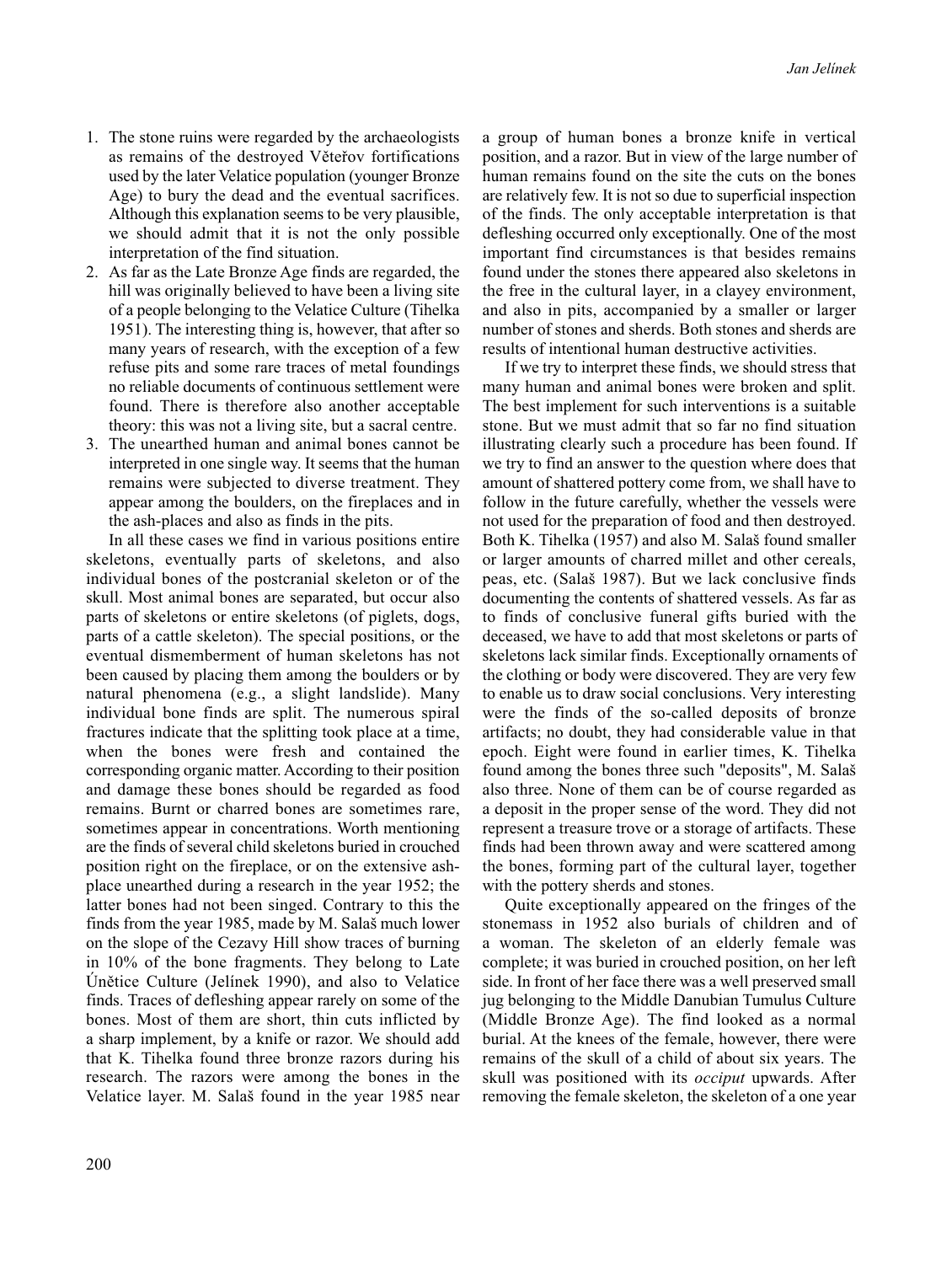old child was found. It was in crouched position, with its arms bent at the elbows, with the two hands positioned towards the face. Somewhat aside there was the skeleton of a further child, with its arms bent towards the face and with its legs crouched in unequal position. The advanced age of the female practically excludes that she might have been the mother of the children. Rather unclear is also the mutual relation of the three children, and it is not clear whether they were buried simultaneously. The important thing is that these skeletons were not situated among boulders, but in a clayey area on the fringe of the stones. The find position – in spite of the presence of the jug belonging to the Tumulus Culture – connects this find with the rest of the nearby finds belonging to the Velatice Culture (Jelínek 1957).

We should emphasize two facts. Firstly, the detailed archaeological system of various cultures and cultural groups usually create an impression that these populations are of various origin. But as a rule it is not so, in most cases we have to do with regional differences only, or with chronologically different development stages of the same population. The second thing is that changes in the material culture have an easier course than the changes in the spiritual culture and religious traditions. The latter often survived with slight changes through many generations and as a rule were more stable than changes in the material culture. My study has been based on these aspects and for this reason I paid due attention not only to the individual archaeological cultures, strictly defined both chronologically and geographically, but also to wider regions of Central Europe, and chronologically to the entire Bronze and Iron Ages.

The published finds can be divided into three groups: to finds from the late  $19<sup>th</sup>$  century and from the early  $20<sup>th</sup>$ century, and to finds after the nineteen-fifties. The principal earliest finds come from three localities: from the Býčí skála Cave, the hill-fort in Obřany (Moravia), and Knovíz in Bohemia.

J. Wankel, a physician in Blansko, described the finds of human skeletal remains found in the Býčí skála Cave, in the central part of the Moravian Karst (Wankel 1882). The layer with limestone rocks on places with big boulders, in the large ante-chamber of the cave was perceptibly thin and disappearing in two places near the northern wall. Below a thin layer of stones there was a layer of burnt lime, covering among other things also considerable amount of charred cereals. There were two large fireplaces. The smaller of about  $30 \text{ m}^2$  and twelve metres distant from the entrance to the cave. It contained among other things also two bronze axes, shattered pottery and a few burnt glass beads. The larger fireplace followed next to the smaller one, towards the inside of the cave, and was roughly twice as large as the small one. There were also charred animal bones, sherds and diverse bronze artifacts and parts of a chariot, and other iron and bronze objects and also an incomplete charred human skeleton. Along the circumference of the fireplace there were other rich finds: cereals, bronze jewellery, glass beads, remains of fabrics and of wickerwork, amber, whorls, etc. Besides these two fireplaces according to Wankel's report there were scattered skeletal remains of about forty persons on the floor of the cave, below the stones, alongside with parts of skeletons thrown there haphazardly. These skeletons were accompanied by parts of clothing, various ornaments, pins, bracelets, clips, glass beads. Other skeletons came without accompanying artifacts. At some places there were also scattered cereals and jewels – some of them made of gold – among the skeletons. From the incomplete skeletons missed one or more limbs and sometimes the skull, in other places appeared separate skulls. A complete skull was found in a copper cauldron and it was tinted with verdigris. Closer to the centre of the cave there was a sort of stone desk: a stone plate put horizontally on two big stones. There were the skeletons of two arms and the left-half of a skull on it. On the left arm there were four bronze bracelets, on the right there were bracelets and two golden lings. The arm bones show no traces of cutting, although Wankel writes that both have been cut off. The incomplete *humeri* end in irregular fractures. I mention this fact, as in Cezavy near Blučina the incomplete arm skeletons also lacked traces of cuts, they ended in irregular fractures. Wankel recognized among the skeletal finds 35 females, 5 males, and also the skeletons of a 3–4 years old child and of a 10–12 years old girl.

Most archaeological finds were damaged, the metal artifacts were deformed or broken, the pottery was shattered. It is evident that the artifacts had been damaged on purpose. Very interesting is the find of a human skeleton opposite the large fire-place, near the opposite wall of the cave, on a pavement made of flat stones. Next to the skeleton there was the skeleton of a young pig. I would like to call your attention to a similar case in Cezavy site. Here, in the year 1951 a male skeleton was found on a pavement made of pebbles (manuports), and not far from the skeleton there was a complete skeleton of a piglet alongside with several fragments of a human braincase.

Wankel interpreted this unique find situation in Býčí skála Cave as remains of a funeral ceremony celebrated on the occasion of the death of a chieftain (a charred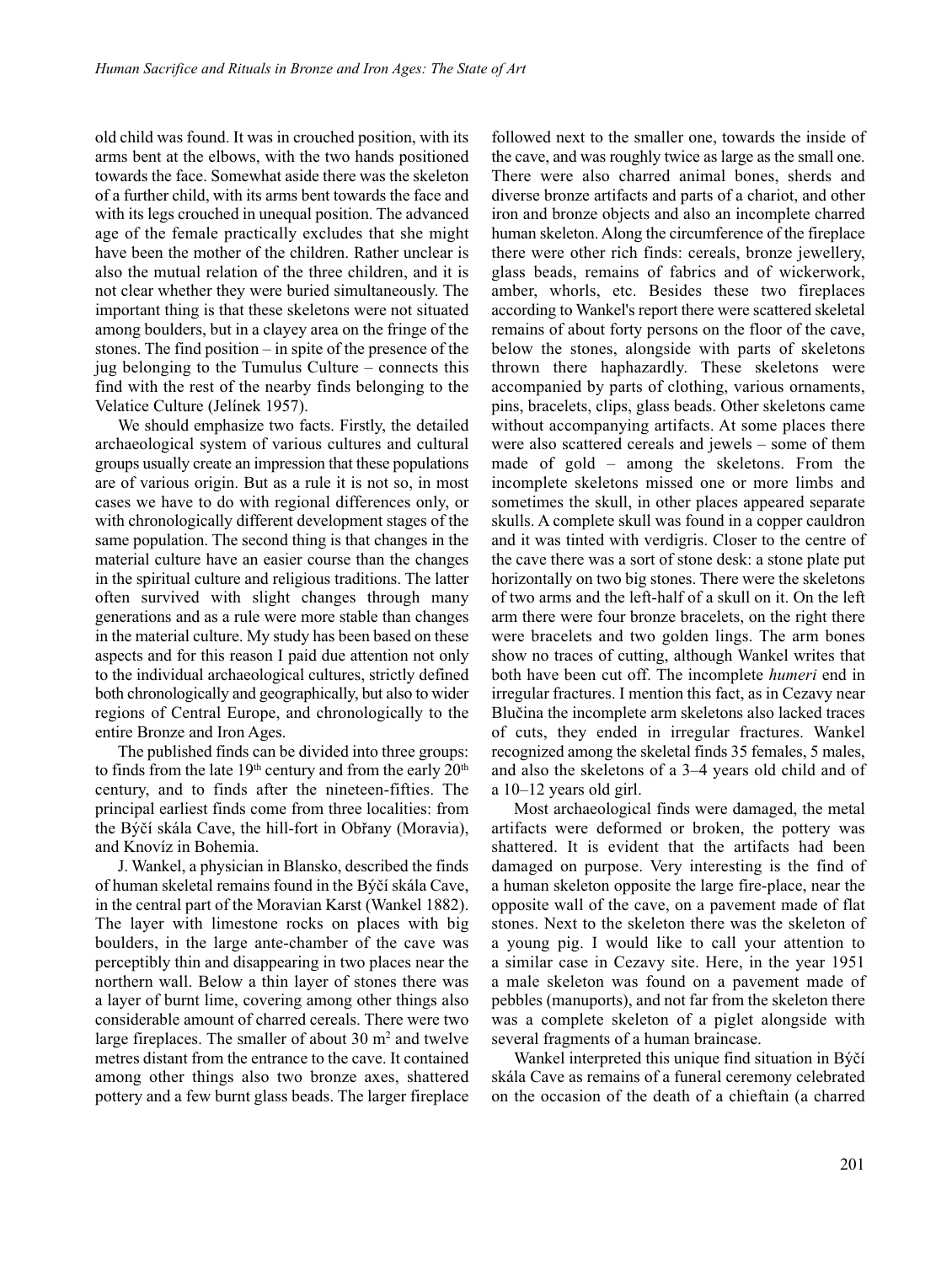male skeleton was found between remainders of a chariot, buried together with two horses whose heads and extremities were missing). On the Cezavy site near Blučina appeared besides individual animal bones also parts of the skeleton of a bull or ox dismembered and incomplete, the same as some of the human skeletons. The human skeletons in the Býčí skála Cave were regarded by Wankel as remains of human sacrifices that had to follow their deceased lord. The remains of the funeral ceremony then were covered with stones heaped over them. Interesting is the remark by J. Havelka, Wankel's son-in-law: "Relatively few pieces of bronze armour and bronze weapons were unearthed in the Býčí skála Cave ... more iron weapons appeared but neither was in general the number of iron weapons too significant" (Havelka 1886).

There is no doubt that Wankel's description and interpretation bears the hallmark of its period. In fact it was the first big archaeological research realized in Moravia, and the description contains often romantic passages, but also inaccuracies and errors (Wankel 1882). These features of Wankel's work were recently subjected to the criticism of contemporary specialists (Nekvasil, Stloukal 1981), nevertheless I am convinced that Wankel's basic interpretation – although written one hundred years ago – was correct. The human remains comprised complete and incomplete skeletons, or also individual bones and skulls, the same as in Cezavy near Blučina, and the positions of the skeletons were also analogous. Similarly the animal osteological material was also represented by individual bones, eventually by parts of skeletons. The find situations at the two sites also showed a number of common basic characters; the bones were situated between and beneath big stones and were accompanied with sherds and other artifacts. The deceased, at least some of them, wore the ornaments of their body and garments, including golden ornaments, well illustrating that the survivors were not interested in this property. In the vicinity of the skeletons there were extensive fireplaces, both in Býčí skála and in Cezavy.

The interesting thing is that both localities show traces of foundry activities. All these facts show that we have to do with rather complex finds requiring careful comparative analysis. The basic difference between the two sites is chronological. While the finds from Cezavy belong primarily to people of the Velatice culture of the Late Bronze Age, the finds from Býčí skála are younger, belonging to the Hallstatt Period.

The importance of chronological difference, of course, is influenced by the archaeological system of the prehistoric cultures; it is generally hold that these

cultures correspond to various populations. In most cases, however, we have to do with regional and chronological differences in the culture of the same population. No wonder that changes in material culture are not synchronized with changes in ritual traditions.

On the northern fringes of Brno, i.e., geographically more or less halfway between the Cezavy and Býčí skála sites is situated the Hallstatt hill-fort Obřany, with significant finds of Horákov culture. Back in the years 1880–1882 F. Koudelka, later J. Filla and J. Hladík – all amateur archaeologists, found there besides rich archaeological material also numerous individual human bones. But this important site was thoroughly studied somewhat later.

From the late 19th century, besides the sites at Býčí skála and Obřany near Brno there is also a third group of similar finds. It is described by Schmidt (1893–1895) and Matiegka (1893–1895) from the Knovíz site in Bohemia. Schmidt and Felcman found in Knovíz, in pits of a Late Bronze Age living site, besides numerous bronze artifacts, bone implements and moulds also animal and human bones, and also complete skeletons. The animal bones were found in the individual pits, their amount varied, most were split, some also charred. Some bones showed also traces of gnawing, presumably by dogs. It suggests that in fresh state the bones lay some time scattered on the surface, i.e., they were not buried. Some bones had also traces of cuts. In pit No. 5 among other things there was at the bottom a complete skeleton of a 4–5 years old child in crouched position, with its hands between the knees, and below the knees there was a ceramic cauldron. The skull was on two sherds of a bowl-type vessel and around the skeleton there were numerous other sherds of various vessels. In pit No. 33 Schmidt and Felcman discovered in a layer of ashes "... a crouched skeleton of an infant of the earliest age ... the body of the child was dumped into the pit, or buried without funeral rite, and without interrupting the use of the pit as a waste dump ... The skeleton of the infant was complete, in contrast to parts of other human skeletons, found in the same pit...".

Human skeletal remains were found in Knovíz in eleven pits, i.e., human skeletal remains were frequent at this site. The bones were split, crushed, broken and charred. They were scattered among other things in the pits, among animal bones, sherds, etc. J. Matiegka (1892–1895) mentions that besides the complete skeleton of a child the rest of the bones belonged to at least eight people, and that real anthropophagy (not a partial or symbolical one) was practiced here. According to Matiegka the anthropophagy at the Knovíz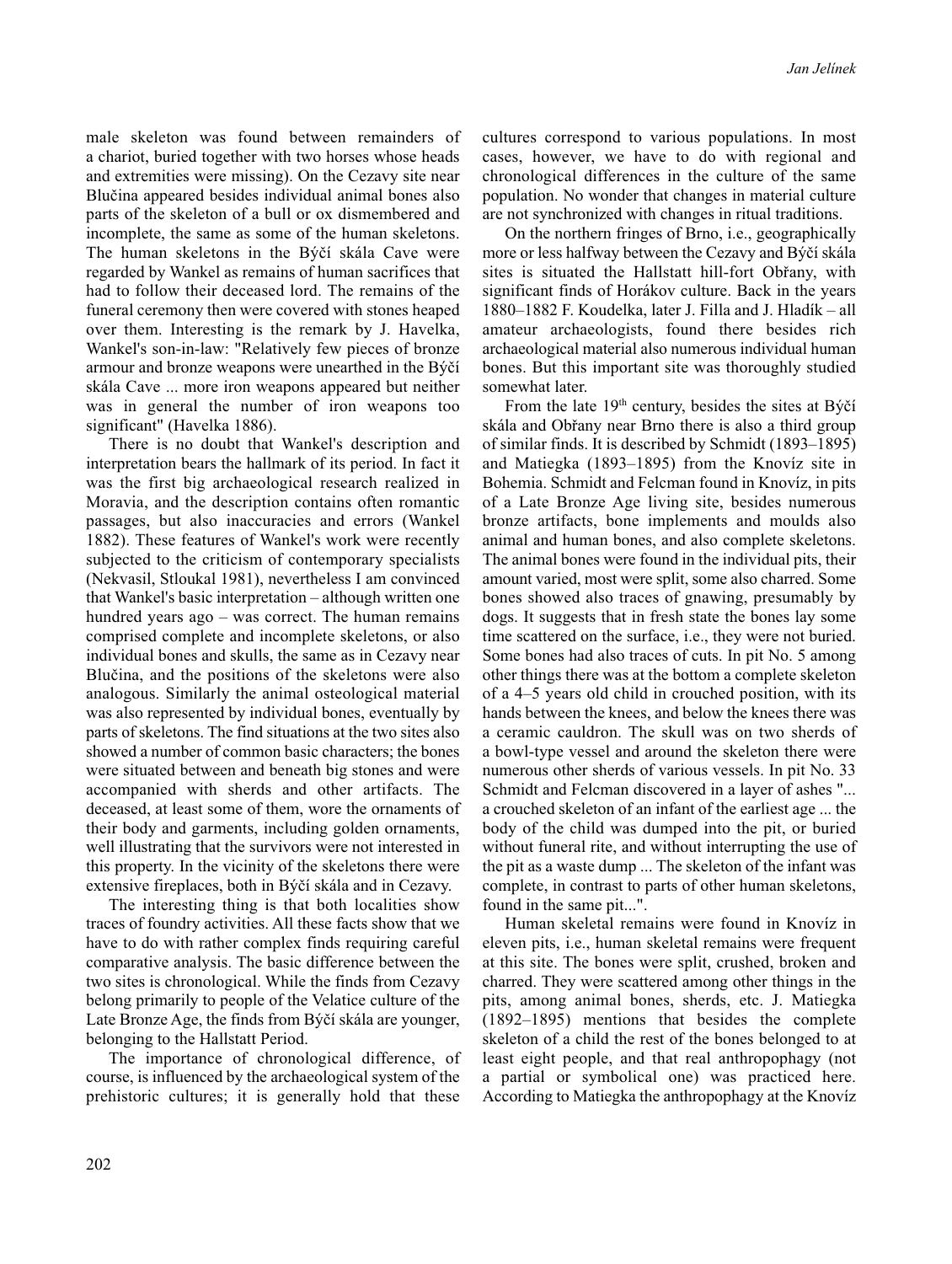site was not caused by shortage of food. He concluded this from the numerous finds of animal bones, indicating that the Knovíz people did not suffer from hunger.

So much about the finds discovered by the end of the 19th century at Býčí skála, Obřany and Knovíz.

The second group of published finds comes from the period between the two World Wars, namely from the nineteen-twenties. The research at the Obřany hill-fort was restarted by F. Adámek in the year 1923 (Adámek 1961), and his publication contains a complex list of the individual human bones.

In object No. 72 in pit Fr. Adámek found an almost complete skeleton of a 10–12 years old girl. Most bones belonging to this skeleton were at the bottom of the pit, in the ashy layer, but the skull and the distal part of the arm was higher up; between them and the rest of the skeleton there was a layer of firmly compacted undisturbed gravel. The skull and part of the arm were buried separately. It is illustrative that from the skeleton of the arm the carpus, metacarpus and phalanges are missing. But the lower limbs at the bottom of the pit were also incomplete; the foot bones were missing. The individual phalanges of the feet, together with the phalanges of a smaller ungulate (sheep or goat) and with the phalanx of the big toe of another adult individual were found scattered in the pit filling. At the skeleton on the bottom of the pit there was also an animal bone (exactly not determined) and an arthritic lumbar vertebra of an elderly individual. The left temporal bone of the girl's skull has been smashed, but the fragments remained on the spot.

I deal with Adámek's find in such detail because of its significance and rather illustrative character.

In the late nineteen-twenties appear further important finds, published by authors from Thuringia (Lehman 1929, Lieman 1928) and from other parts of Germany (Engel 1928), and also from Slovakia (Kriegler 1930). Similar finds were published by Fr. Dvořák from the surroundings of Kolín in central Bohemia (1920–1928, 1932).

Although most of these finds are fragmentary, some of them were rich enough and were documented with sufficient details (Lehman 1928) to show that they belong to the same period, and that they illustrate the same ritual traditions. From Blučina and from Cezavy Hill we have the first reports by A. Melichárek from the year 1929. Excavations on the Cezavy site were realized by A. Dvořáček, P. Ondráček and J. Teplý. In 1940 started his excavations in Cezavy J. Dezort, a lawyer from Židlochovice, and in 1944 J. Poulík led a survey research here. His research proved that the rich Bronze Age finds belong to the Věteřov and Velatice cultural groups, already found there by J. Dezort.

These were the finds, discoveries and research preceding the archaeological research started in the third period in the nineteen-fifties in Cezavy. It is evident that Tihelka's discoveries, both as to their extent and number, and also as to their informative value far exceeded all previous finds. Nevertheless the similarities with earlier finds – no matter how fragmentary – were so striking, that it was impossible to neglect them.

The situation was then complemented and further clarified by further finds, to which I have been invited to cooperate as anthropologist. In the nineteen-fifties V. Spurný realized his archaeological research in the Kroměříž region (Spurný 1952, 1954).

In Hradisko near Kroměříž he found in the filling of a Middle Bronze Age ditch an agglomeration of human bones (Jelínek 1954); it comprised the bones of at least twelve sub-adults and of three adults, but detailed study of the remains suggests that the total number of individuals is between 15 and 17. We have found there parts of bodies and individual bones, and also animal bones mixed with human bones (cows, pigs, rarely also sheep, goat, deer and horse). V. Spurný found an isolated human skull right in the rampart, and at the bottom of a cultural pit on the site numerous human and animal bones of various individuals were found. The bones were smashed and split. The human bones belonged to individuals of various age, to adults and also to adolescents. All these finds belonged to the Middle Bronze Age and strongly reminded of the situation found in Cezavy near Blučina.

In the year 1952 Spurný found on digging in a destroyed fortification the skeleton of a male aged 30– 35 years. Stratigraphically the find corresponds to the break of the Middle and Young Bronze Age. The circumstance that there were found two bronze arrowheads at it warns for caution. Although killing with arrows does not necessarily means that it is the result of a fight we would bear in mind that finds of human remains buried without due reverence may illustrate wider phenomena and events, not only rituals connected with sacrifices.

But the Kroměříž region has yielded not only the Hradisko finds. In the nearby Bezměrov, Rataje, and also in Hulín – all these sites yielded finds from the Middle Bronze Age. V. Spurný found in the cultural pits and cultural layers of the settlements fragments of human remains, sometimes charred, in other cases with well perceptible cuts or traces of blows  $-$  i.e., traces of violence. The way of breaking out the skull base, to gain access to the brain, gives special importance to the find.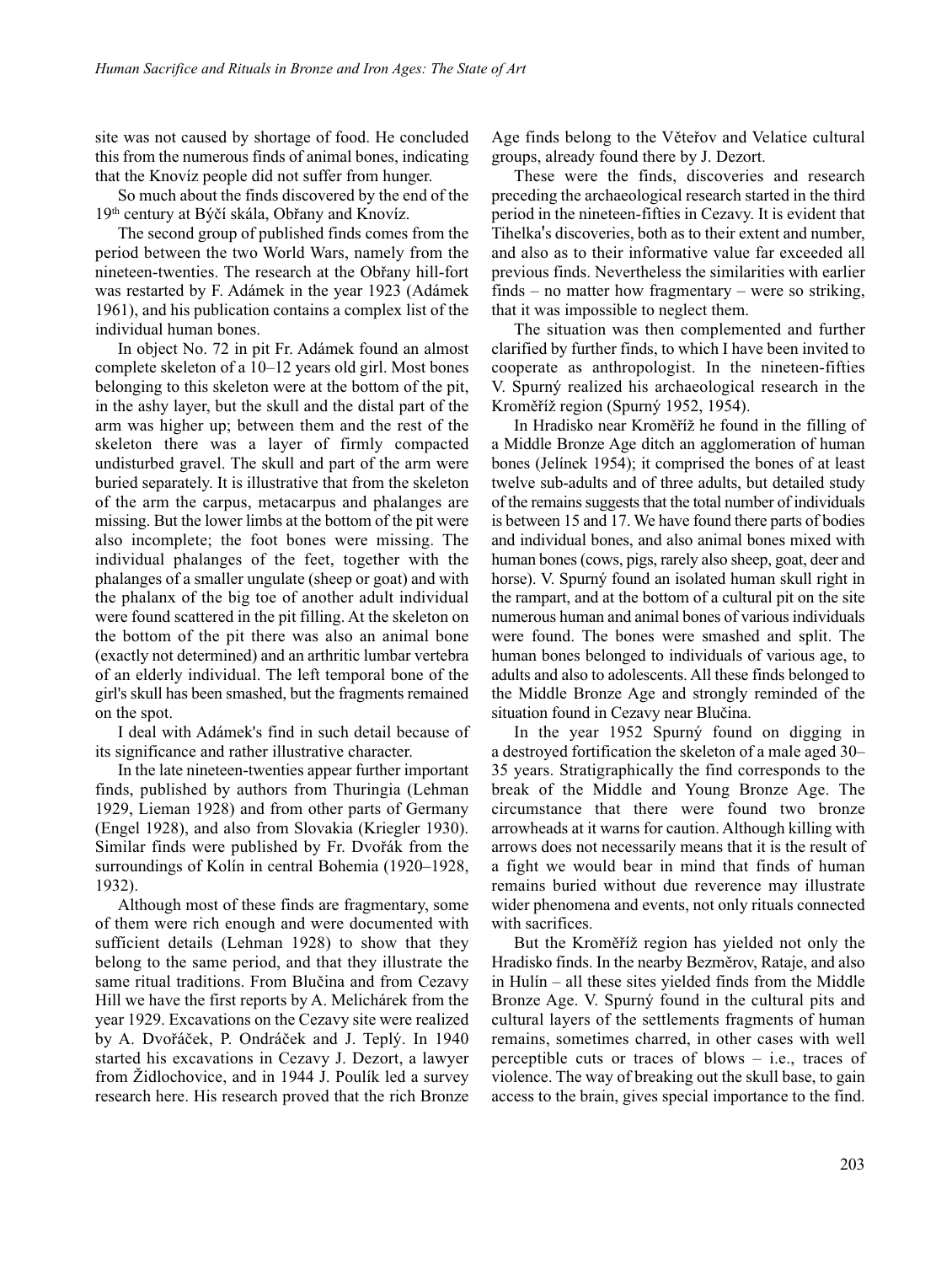Part of a ritual or sacral place was researched in southern Moravia, in the vicinity of Přítluky. At the beginning, due to the small extent of excavations, it seemed, that the finds came from an extensive pit, containing Tumulus Culture finds of the Middle Bronze Age, but later it was recognized as a circular sacral object (Trnáčková 1954). The circular place was enclosed by a ditch. The ditch yielded small limestones – brought from elsewhere – the flood valley of the Dyje River and the sand dunes of the local environment did not contain any stones. Among the stones there were sherds, scattered human and animal bones and parts of skulls. Unfortunately in consequence of sudden floods it was impossible to complete the research, thus only a part of the circular area was excavated. The rest is waiting for future excavation.

J. Říhovský led the excavation of the Hallstatt site on Stolová hora ("Table Mountain") near Mikulov in southern Moravia. He found parts of skeletons in the cultural layer, single human bones among the stones, alongside with animal bones and sherds (Říhovský 1955). These finds were far from being so numerous as was the case in Cezavy near Blučina, but they constitute a very good comparative material, proving that the phenomenon was not of local character, or an isolated episode, nor was it limited to a short period only.

Roughly in the same years took place two excavations also in Slovakia. The first in Nitriansky Hradok, where C. Ambros found among numerous animal bones, archaeologically classed as food remains, also separate human bones and entire human skeletons looking as if dumped with the refuse (Ambros 1974). Surprising was the amount of sherds accompanying these finds of the Middle Bronze Age. The other locality was Smolenice in Western Slovakia, near the Moravian border. Once it was a fortified Hallstatt living site. It is situated on a steep rocky slope, the other side of the rocky hill was formed by high cliffs. The Iron Age builders of the settlement broke horizontal galleries into the rocky slope. The galleries look like streets of the living site. There too, in the local fortification and among the houses there were scattered human bones. A human skull was found in the foundations of a house. M. Dušek interpreted it as a sacrifice meant to protect the house. In this densely occupied area a large free area was found, with traces of a few isolated poles in the ground, and with remains of human skulls. M. Dušek characterized the site as an offering place and dated it archaeologically into the La Tène Period (Dušek 1968).

A geographical comparison of finds of human remains not buried in graves and pointing to the existence of a special ritual brought me to the neighbouring regions. The find of human skeletons found in a cultural pit of the Early Bronze Age in Schleinbach, Lower Austria was published in the year 1954, and its almost exact duplicate was found in the year 1984 in Velké Pavlovice in Southern Moravia. In Schleinbach the remains of 8 individuals were found: one adult man, two women and five children. The skeletons were complete and represented one burial event. The reason of their death has not been explained in a plausible way (Breitinger 1980, Felgenhauer *et al.* 1989). The Velké Pavlovice find discovered by Stuchlík (Stuchlíková *et al.* 1985), belongs chronologically to the Early Bronze Age (Věteřov Culture). In Velké Pavlovice the find comprised the skeletons of an adult male and female, and of six children of various ages, ranging from three to nine years. The find was anthropologically studied by M. Stloukal – according to a number of discrete characters he concluded that all belonged to the same family. The interesting thing is that no traces of violence were found on the skeletons, and the meaning of the dumping of their bodies into the refuse pit without any sign of reverence can be only speculated. I consider the explanation that they died in consequence of epidemy rather improbable for the following reasons:

- 1. The object has the shape of a typical pit, known from the Early Bronze Age (Únětice Culture). In Bílovice appear side by side Věteřov living site with finds cf Věteřov pottery (e.g., the above-mentioned find of eight skeletons), and also Únětice cemetery and Únětice settlement. Here on the Únětice settlement, in pit No. 10 there was also a male skeleton lying face downwards and with his legs crouched to the chest. This find of an irreverently buried skeleton found already in the Early Bronze Age (Únětice-type) living site makes it necessary to proceed with caution on interpreting the Bílovice (Věteřov culture) finds.
- 2. The finds dumped in waste pits appear also in other sites, not only in localities belonging to the Věteřov culture: in Knovíz culture finds in Bohemia and in Thuringia, and in exceptional cases also in the chronologically preceding Early Bronze Age sites besides the above-mentioned Bílovice also in Černá Pole (Tihelka, Hank 1966), but also in Bohemia, e.g., in Mcely near Nymburk (Smrž 1911). All these facts rebut the epidemy theory and suggest that the real causes for irreverent burials were social or ritual.

We know a considerable number of the Middle Bronze Age skeletal finds or parts of skeletons coming from cultural pits of living sites, but they cover such a vast area and space of time that epidemy as the cause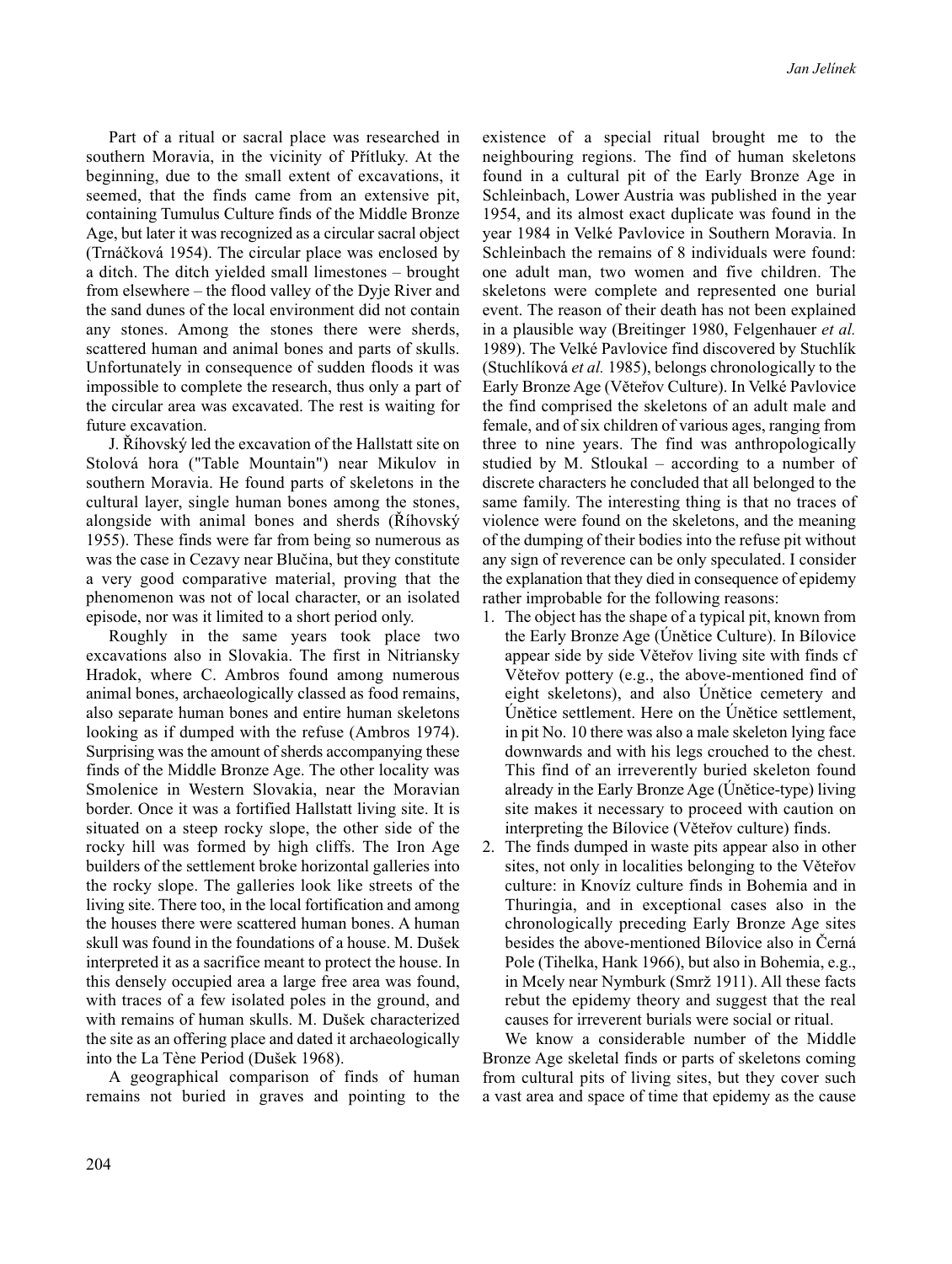for dumping these skeletons is not plausible explanation and can be discarded as unrealistic.

Behm Blancke published his finds of human remains from the Kyffhäuser site in Thuringia in the year 1958 (Behm Blancke 1958). The finds come from the Hallstatt Period, and the author holds that they are the remains of human sacrifices with traces of anthropophagy. In the year 1881 a preliminary report was published by H. Grimm on human remains from the Bronze Age in Zauschwitz (GDR). Among other finds H. Grimm mentions three skulls and an isolated parietal bone bearing numerous traces of violence. In the year 1976 G. Farkas and A. Marcsik studied the remains of 76 individuals from the Iron Age (Gomolova site of Besarabi Culture), found in three layers. Most skeletons (39 of them) belonged to children, 12 were sub-adults. The finds included also the skeletons of 7 adult males and of 18 adult females. The authors were well aware of the extraordinary significance of the find, and they did not exclude epidemic as possible cause of death of the group. Nevertheless they mentioned also another not yet published find from northern Yugoslavia, belonging to the Bronze Age, and regarded it as possible remains of ritual sacrifices.

Another interesting find from the Early Bronze Age (Otomani culture) comes from Spišský Štvrtok, in eastern Slovakia. An archaeological research started in the nineteen-seventies discovered human and animal bones and numerous bronze and golden artifacts in a shallow pit. Skeletons were found in two groups: in one group five and two, in the other two skeletons. They were found in a large but relatively shallow pit. In view of the special position of the pit inside the Otomani living site it was interpreted as an sacrificial place (Vladár 1972, 1975, Jakab 1978). On skulls Nos. 1, 2 and 4 traces of cuts can be seen; skull No. 1 was evidently inflicted with an axe, as indicated by the characteristic shape of the lethal injury. The archaeological situation and stratigraphy indicate that the killing of these individuals was a single event, after which the pit was filled up.

Chronologically later finds come from Bavaria, from the La Tène site Manching. There too, numerous human remains with traces of bone crushing, splitting and burning can be found mixed with animal bones. These relatively late finds, with traces of anthropophagy are rare. The explanation by R. Lange (1983) that they represent normal burial rite, is untenable.

But let us return to the territory of Bohemia. From the nineteen-fifties onwards numerous new finds have been added to the finds from the late  $19<sup>th</sup>$  century, anthropologically studied by J. Chochol, who discovered frequent damage and lethal injuries in the postcranial skeletons and finds of separate skulls, showing that some of these individuals were simply knocked down and finished off. The finds of individual human bones or their fragments, as well as cranial fragments found together with animal bones, are regarded as food remains, and the pits containing this refuse are called refuse pits by the archaeologists. Chochol writes about these finds (1973); "... the bones were cut or split, in order to gain the marrow, they show traces of cuts that occurred on dismembering the body and on removing the flesh. Sometimes we can see also heat processing ..." (charred or singed bones, note J.).

But in Bohemia there are not only finds of the Knovíz culture. Rarely appear also finds from the Early Bronze Age, and also from the Early and Late Iron Ages (Buchvaldek, Zeman 1954, Chochol 1954a, b, 1970, 1974, Šneiderová 1954, Mašek 1957, Koutecký 1970, 1973 and Hrala 1970).

These rich finds indicate that anthropophagy was more of an accompanying phenomenon. The finds of skeletons in the pits on the living sites show both with their position, and also with the entire find situation that the deceased were not placed in the soil as one would expect in case of burials. The dealing with human remains in various ways suggests that we have to do with a complex phenomenon, requiring careful and detailed analysis. The situation is evidently more complex than one would expect in a time when such finds were not too numerous.

Three excavations worth mentioning took place in Moravia and Bohemia in the nineteen-eighties, namely at the Cezavy, Velim near Kolín and Hradisko near Obřany. Work at the first two sites still continues and they bring important new results every year.

The research of the well-known Hallstatt hill-fort near Obřany (Horákov culture) started anew in the year 1981. In the year 1982 within the framework of the advancing urbanization of the villages surrounding Brno a ditch for a gas main was opened in the area. It crossed the hill-fort, cutting the mighty fortification construction. At its base two human skeletons were found dumped without any accompanying artifacts. Their clear stratigraphic position made the dating easy. The skull and one leg of one of the skeletons were missing. Farther inside the fort in a small pit (80 cm in diameter) there were two child skulls, a human humerus, anatomically connected vertebrae of a young cattle and a large Hallstatt sherd. One skull belonged to a seven years old child, the other to a child of two years of age. The mandibles of both are missing. There are no traces of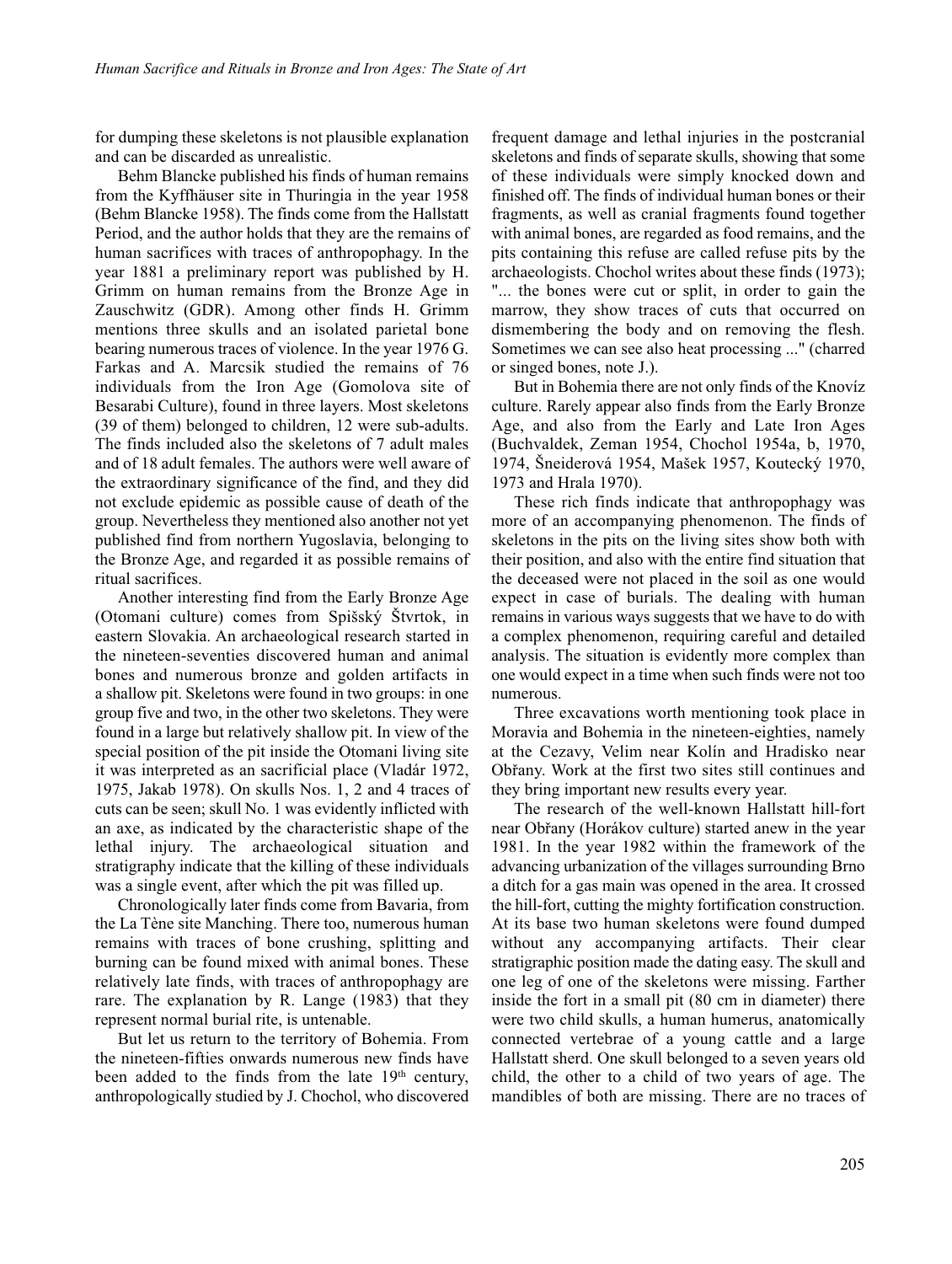violence (blows, cuts) on the skulls. The archaeological material in the pit and in the surrounding layer dated the skulls to 1000–800 B.C. A bit farther, among scattered animal bones there were four human bones (Jelínek 1984).

The second research will take us back to Cezavy near Blučina, where the excavations restarted in the year 1983. M. Salaš, in charge of the research invited me to anthropological co-operation: local finds from the year 1985 showed that the broken, split and often charred human bones belonged not only to the Middle and Late Bronze Age, but also to the Early Bronze Age (late phase of Únětice culture) (Jelínek 1985, 1990).

The third extensive research of a Bronze Age site containing a large number of human bones, parts of skeletons, and also complete skeletons continues since the year 1984 in Velim near Kolín. The research group formed by J. Hrala, M. Vávra, Z. Sedláček discovered there large areas yielding human and animal bones, and also numerous human skeletons. Similarly to Cezavy near Blučina we shall have a chance to explain there certain social problems that remained untouched in other localities excavated in the past. We are interested namely in the ritual and social background of these remarkable finds.

Both localities suggest that in the Late Bronze Age they were neither usual burial grounds, nor living sites. They formed part of extensive sacral heights serving not for a single settlement, but for the whole region. Such a function would better correspond to the overall demographic-geographical situation of the contemporary living sites. Plotted on a map they clearly reveal the character of regional concentrations (Podborský 1980). This brings us to important questions of the way of life and development of the prehistoric society.

- 1. Geographically seen human remains dumped without any traces of reverence can be found over a vast territory reaching from Bavaria through Bohemia, Thuringia, Moravia, Lower Austria to the Carpathian Basin (including the entire territory of Slovakia and northern parts of Yugoslavia) in the east. Reports from Switzerland, eastern France and elsewhere suggest that this phenomenon had been widespread also in other parts of Europe.
- 2. Chronologically these finds cover the entire Bronze and Iron Ages, i.e., roughly one and a half thousand years between 2000–500 B.C.

The whole territory and the above mentioned period had some common, or at least very similar features: the economic development was based on agriculture, but was particularly marked by the discovery of metals and by the subsequent flourishing of metallurgy, with the related development of trade and accumulation of wealth, construction of fortified settlements (hill-forts), accommodating larger agglomerations of people and resulting in rapid differentiation of the social structure. Such a socioeconomic transformation – restructuring of the entire society – is unthinkable without corresponding changes in the spiritual culture, religion, ideology, intensely manifested in the rituals, leaving behind archaeologically and anthropologically documentable material.

If these ideas are correct, then the existence of brutal rituals connected with human sacrifices and anthropophagy were not necessarily limited to the territory of prehistoric Europe in the Bronze and Iron Ages. It may appear everywhere where the society in its development acquired economic bases strong enough to provide sustenance for populous agglomerations, for the accumulation of wealth and for social differentiation inside the population. The history of ancient civilizations, no matter whether in Central America, China or in Subsaharean Africa, provides enough material for those who want to study these social relations.

Thus we get to a model enabling us the explanation of archaeologically discovered situations. Its plausibility consists of course in accurate explanation of find circumstances of the individual discoveries, as it is very probable that the unearthed human remains illustrate various kinds of events. It is necessary to differentiate conclusively the sacrifices and anthropophagy in their various forms. It is necessary to distinguish and explain the individuals killed in other ways and buried without the usual reverence (e.g., enemies killed in fight), to explain the double or triple burials, etc. It is necessary to explain conclusively the finds of human bones, skulls and mass burials, appearing in the earlier periods, in the Neo-Eneolithic, or even with Palaeolithic hunters, and to show the differences between these finds on the one hand, and between finds from the Bronze and Iron Ages, on the other.

However, all this requires the use of modern archaeological methods paying detailed attention to find situation, to relations between finds, to human remains, and to all finds appearing with human remains, such as accompanying animal bones, accumulations of sherds, stones, etc. All this requires the use of very sophisticated techniques of excavation, detailed documentation and highly skilled personnel for research in layers containing finds.

It is very natural that many archaeological researches have the character of rescue work, limiting greatly the possibility, of gaining maximum information from the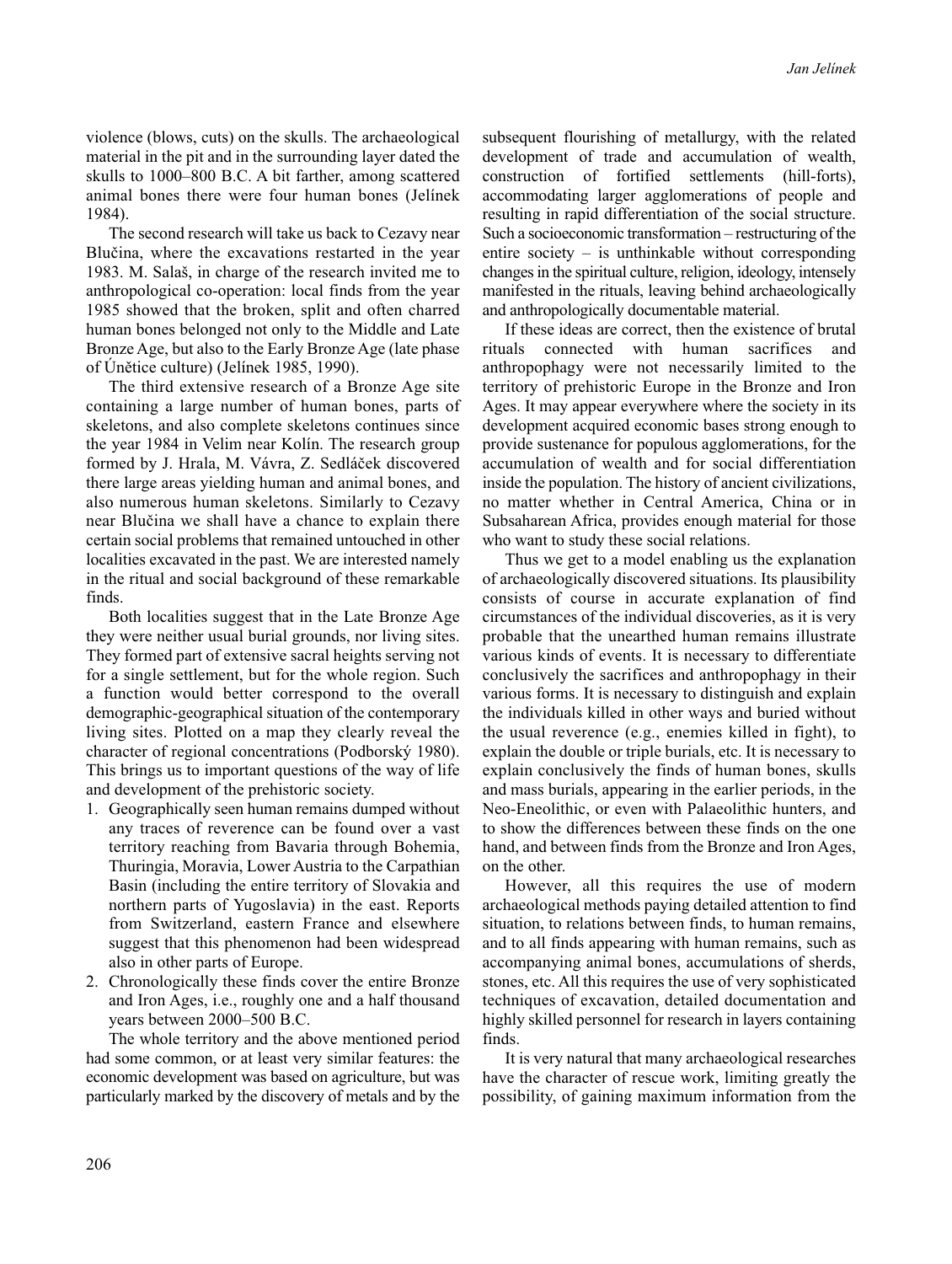site. The time pressure to which such rescue operations are exposed, shortage of workforce, shortcomings in the standard of the technical personnel, all these factors have negative impact on the archaeological work and on the obtainable results. We are well aware of these problems, but the fact remains that the unearthed, but unduly documented finds have their documentary value greatly distorted, sometimes lost. The relation of archaeologists to other materials discovered alongside with archaeological artifacts in the course of the research form the key for solving the problems of life and changes in the prehistoric society.

The research and study of rituals of the Bronze and Iron Ages and problems connected with the social structure of the contemporary society require changes in the hitherto excavation practices, and also in methodological approach.

With complex teamwork we can explain a number of significant new facts.

## **REFERENCES**

- ADÁMEK F., 1961: *Pravěké hradisko a pohřebiště u Obřan.* Moravské muzeum, Brno.
- AMBROS C., 1974: Príspevok k otázke antropofágie na sídliskách doby bronzovej na Slovensku. *Anthropologica – Acta Facult. Rerum Nat. Univ. Comen*. XVII: 1–14.
- BEHM BLANCKE C., 1958: *Höhlen, Heiligtümer, Kannibalen*. Leipzig.
- BREITINGER E., 1980: Skelette aus einer spaturnenfelderzeitlichen Speichergrube in der Wallburg Stillfned an der March, N. Ö. *Forschungen in Stillfried 4, Veroff. osterr. Arbeitsgem. f. Ur- u. Frühgeschichte* XII/X1V: 107–142.
- BUCHVALDEK M., ZEMAN J., 1954: Knovízské sídliště v Břešťanech (s antropologickým posudkem J. Chochola). *Archeologické rozhledy* VI: 510–513.
- DVOŘÁK F., 1926–1927: Nálezy únětické kultury na Kolínsku. *Památky archeologické* 38: 13.
- DUŠEK M., 1968: Smolenice ein Burg der Hallstattzeit in Kleinen Karpaten. *Acta Archeol. Carpathica* 10: 99–109.
- ENGEL K., 1928: Fundnachrichten: Vorrömische Eisenzeit. *Nachrichtenblatt f. deutsche Vorzeil* 4: 116.
- FELGENHAUER F., SZILVASSY J., KRITSCHER H. HAUSER G., 1988: *Stillfried, Archaologie – Anthropologie*. Stillfried.
- HAVELKA J., 1886: Čelnější památky moravské z doby kovové. *Časopis vlast. spolku mus. olomouckého* 9.
- HRALA J., 1970: Pohřby v knovízské jámě ze Všechlap na Teplicku. Bestattungen in einer knoviser Grube aus Všechlapy bei Teplice. *Archeologické rozhledy* 22: 195–196.
- CHOCHOL J., 1954a: Antropologický charakter lidských pozůstatků z knovízské jámy u Kutné Hory. *Archeologické rozhledy* 6: 50–52.
- CHOCHOL J., 1954b: Lidské kosti z knovískych jam v Brešťanech. *Archeologické rozhledy* 6: 769–776.
- CHOCHOL J., 1970: Antropologické poznatky ke knovízskému nálezu ve Všechlapech. *Archeologické rozhledy* 22: 196.
- CHOCHOL J., 1973: Lidské kosti z knovízských sídlištních jam v Blažimi. *Archeologické rozhledy* 25: 38–39.
- CHOCHOL J., 1974: Kostrové materiály knovízské kultury ze severozápadních Čech. *Crania Bohemica* 3.
- JAKAB J., 1978: Intentional interference on the skeletons of the Otomani people found at the cultic place in Spišský Štvrtok. *Anthropologie* 16: 139–141.
- JELÍNEK J., 1954: Antropologický materiál střední doby bronzové z Hradiska u Kroměříže. *Památky archeologické* 45: 378–382.
- JELÍNEK J., 1957: Anthropofagie a pohřební ritus doby bronzové na podkladě nálezů z Moravy a z okolních území. *Acta Musei Moraviae* 42: 85–134.
- JELÍNEK J., 1984: Important Hallstatt Period Finds in Moravia. *Anthropologie* 22, 1: 91.
- JELÍNEK J., 1990: Late Únětice Pit with Human Remains in Cezavy near Blučina. *Anthropologie* 28, 2–3: 149–158.
- KOUTECKÝ D., 1970: Knovízské sídliště ve Velemyšlevsi na Žatecku okr. Louny. *Sb. SM* 6: 217–254.
- KOUTECKÝ D., 1973: Knovízské sídliště v Blažimi. *Archeologické rozhledy* 25: 12–38.
- KRIEGLER K., 1930: Das Doppelgrab und andere prähistorische Funde von Nagy-Sáro an Granfluss. *Sudeta* 6: 106–115.
- LANGE G., 1983: Die menschlichen Skelettreste aus dem Oppidum von Manching. *Die Ausgrabungen in Munching* 7. Wiesbaden.
- LIENAU M., 1928: Der Burgwall an der Steilen Wand bei Losow. *Mannus* 20: 209–213.
- LEHMAN E., 1928: Der bronzezeitliche Friedhof auf dem Erfurter Flughafen. *Mannus* 20: 54–78.
- MAŠEK N., 1957: Nové nálezy knovízských sídlištních pohřbů. *Archeologické rozhledy* 9: 322–327, 342.
- MATIEGKA J., 1893–1895: Lidožroutství v předhistorické osadě u Knovíze a v předhistorické době vůbec. *Památky archeologické* 16: 285–292, 385–390, 495–500.
- NEKVASIL J., 1981: Eine neue Betrachtung der Funde aus der Býčí skála-Höhle. *Anthropologie* 19, 2: 107–110.
- PODBORSKÝ V., 1980: Dvě nová halštatská pohřebiště na jižní Moravě. *Sbomík prací fil. fak. brněnské University*: 75–124.
- ŘÍHOVSKÝ J., 1955: Opevněná osada na Tabulové hoře u Klentnice na Moravě. *Archeologické rozhledy* 7: 28–32.
- SALAŠ M., 1987: Třetí rok výzkumu výšinného sídliště u Blučiny (okr. Brno-venkov). *Přehled výzkumů* 1985, 27–28.
- SCHMIDT V., 1893–1895: Archeologický výzkum okolí svatojiřského. *Památky archeologické* 16: 1, 57, 113, 243, 361, 439, 593, 719.
- SMRŽ Z., 1969, 70, 71, 72: Dobroměřice, únětické sídliště, jámy. *Bulletin záchr. odd. Arch. Úst. ČSAV Praha* 34: 28–29.
- SPURNÝ V., 1952: Výzkum v Hradisku u Kroměříže. *Archeologické rozhledy* 4: 250–255.
- STLOUKAL M., 1981: Anthropologische Funde aus der Býčí skála-Höhle. *Anthropologie* 19, 2: 111–114.